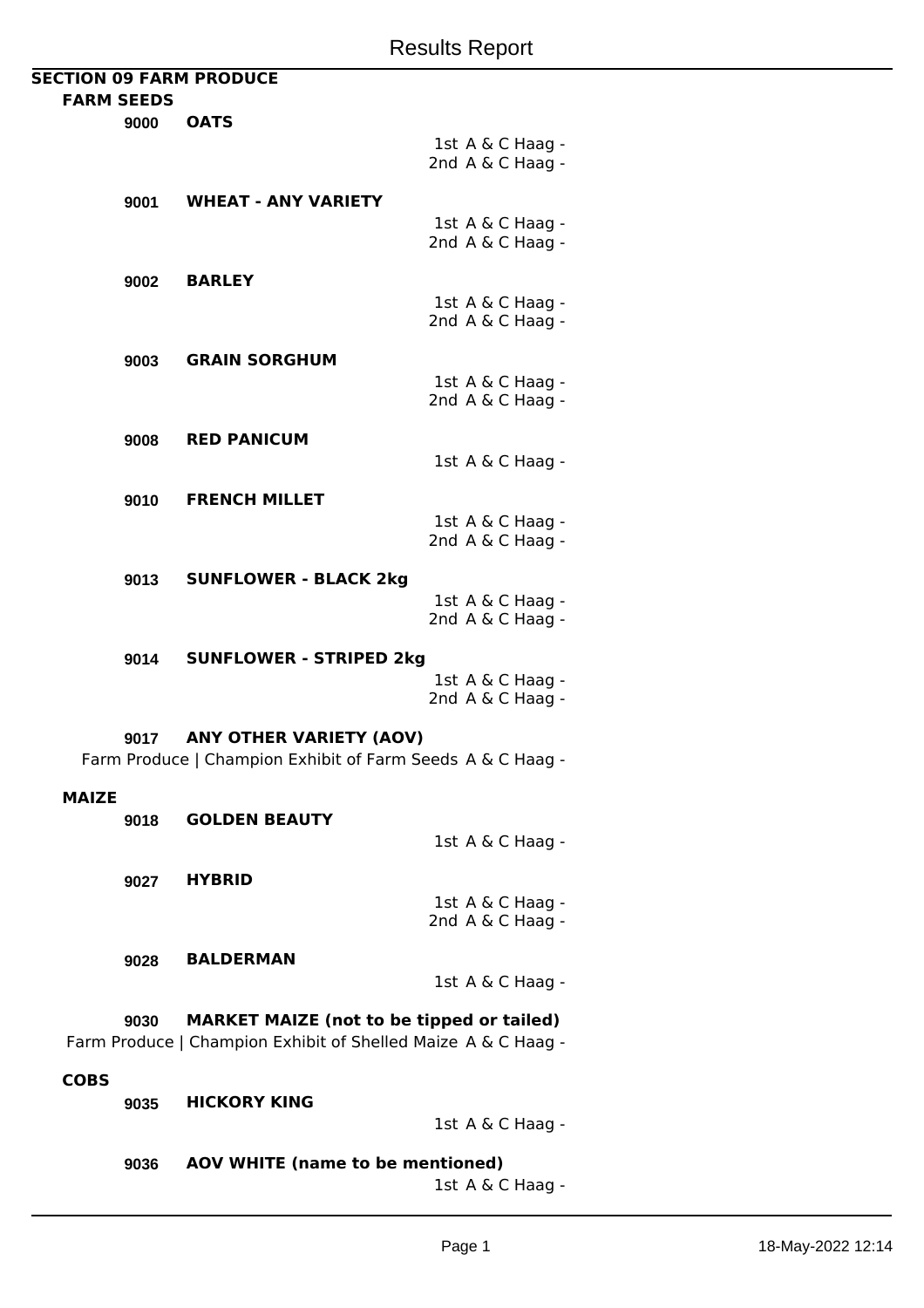|                                                            |                                                               | <b>Results Report</b>                                           |  |  |  |
|------------------------------------------------------------|---------------------------------------------------------------|-----------------------------------------------------------------|--|--|--|
|                                                            | 9037                                                          | <b>RED BUTCHER</b>                                              |  |  |  |
|                                                            |                                                               | 1st A & C Haag -                                                |  |  |  |
|                                                            | AOV RED (name to be mentioned)<br>9039                        |                                                                 |  |  |  |
|                                                            |                                                               | 1st A & C Haag -                                                |  |  |  |
|                                                            |                                                               | <b>HYBRID</b>                                                   |  |  |  |
|                                                            | 9040                                                          | 1st A & C Haag -                                                |  |  |  |
|                                                            |                                                               | 2nd A & C Haag -                                                |  |  |  |
|                                                            |                                                               |                                                                 |  |  |  |
|                                                            | <b>COLLECTION OF COBS (6 varieties / one of each)</b><br>9043 |                                                                 |  |  |  |
|                                                            |                                                               | Farm Produce   Champion Exhibit of Cob Maize A & C Haag -       |  |  |  |
|                                                            | <b>SWEET POTATOES</b>                                         |                                                                 |  |  |  |
|                                                            | 9049                                                          | <b>GOLD TABLE</b>                                               |  |  |  |
|                                                            |                                                               | 1st A & C Haag -                                                |  |  |  |
|                                                            | 9054                                                          | <b>STOCK FOOD POTATOES - AV</b>                                 |  |  |  |
|                                                            |                                                               | Farm Produce   Champion Exhibit of Sweet Potatoes A & C Haag -  |  |  |  |
|                                                            |                                                               |                                                                 |  |  |  |
|                                                            | <b>TABLE PUMPKINS</b>                                         |                                                                 |  |  |  |
|                                                            | 9060                                                          | <b>THREE BUTTERNUT</b>                                          |  |  |  |
|                                                            |                                                               | 1st A & C Haag -                                                |  |  |  |
|                                                            | 9062                                                          | <b>THREE JARRAHDALE</b>                                         |  |  |  |
|                                                            |                                                               | 1st A & C Haag -                                                |  |  |  |
|                                                            |                                                               |                                                                 |  |  |  |
|                                                            | 9066                                                          | <b>THREE KEN'S SPECIAL</b><br>1st Carmel Feeley - Carmel Feeley |  |  |  |
|                                                            |                                                               | 2nd A & C Haag -                                                |  |  |  |
|                                                            |                                                               |                                                                 |  |  |  |
|                                                            | 9073                                                          | <b>BEST TABLE PUMPKIN-KEN'S SPECIAL(to be cut)</b>              |  |  |  |
|                                                            |                                                               | 1st A & C Haag -                                                |  |  |  |
|                                                            | 9075                                                          | <b>BEST TABLE PUMPKIN - AOV</b>                                 |  |  |  |
|                                                            |                                                               | Farm Produce   Champion Exhibit of Pumpkins A & C Haag -        |  |  |  |
| <b>PIE MELONS</b>                                          |                                                               |                                                                 |  |  |  |
|                                                            | 9076                                                          | <b>TWO PIE MELONS - ROUND</b>                                   |  |  |  |
|                                                            |                                                               | 1st A & C Haag -                                                |  |  |  |
|                                                            |                                                               |                                                                 |  |  |  |
|                                                            | 9077                                                          | <b>TWO PIE MELONS - LONG</b>                                    |  |  |  |
|                                                            |                                                               | 1st A & C Haag -                                                |  |  |  |
|                                                            | 9078                                                          | <b>HEAVIEST PIE MELON</b>                                       |  |  |  |
| Farm Produce   Champion Exhibit of Pie Melons A & C Haag - |                                                               |                                                                 |  |  |  |
|                                                            |                                                               |                                                                 |  |  |  |
| <b>GREEN FODDER</b>                                        |                                                               |                                                                 |  |  |  |
|                                                            | 9116                                                          | <b>GREEN PANIC</b>                                              |  |  |  |
|                                                            |                                                               | 1st A & C Haag -<br>2nd A & C Haag -                            |  |  |  |
|                                                            |                                                               |                                                                 |  |  |  |
|                                                            | 9119                                                          | <b>SUGAR CARE - SIX STALKS</b>                                  |  |  |  |
|                                                            |                                                               | $1$ ct $\Delta$ $\&$ $\Gamma$ Haan -                            |  |  |  |

1st A & C Haag - 2nd A & C Haag -